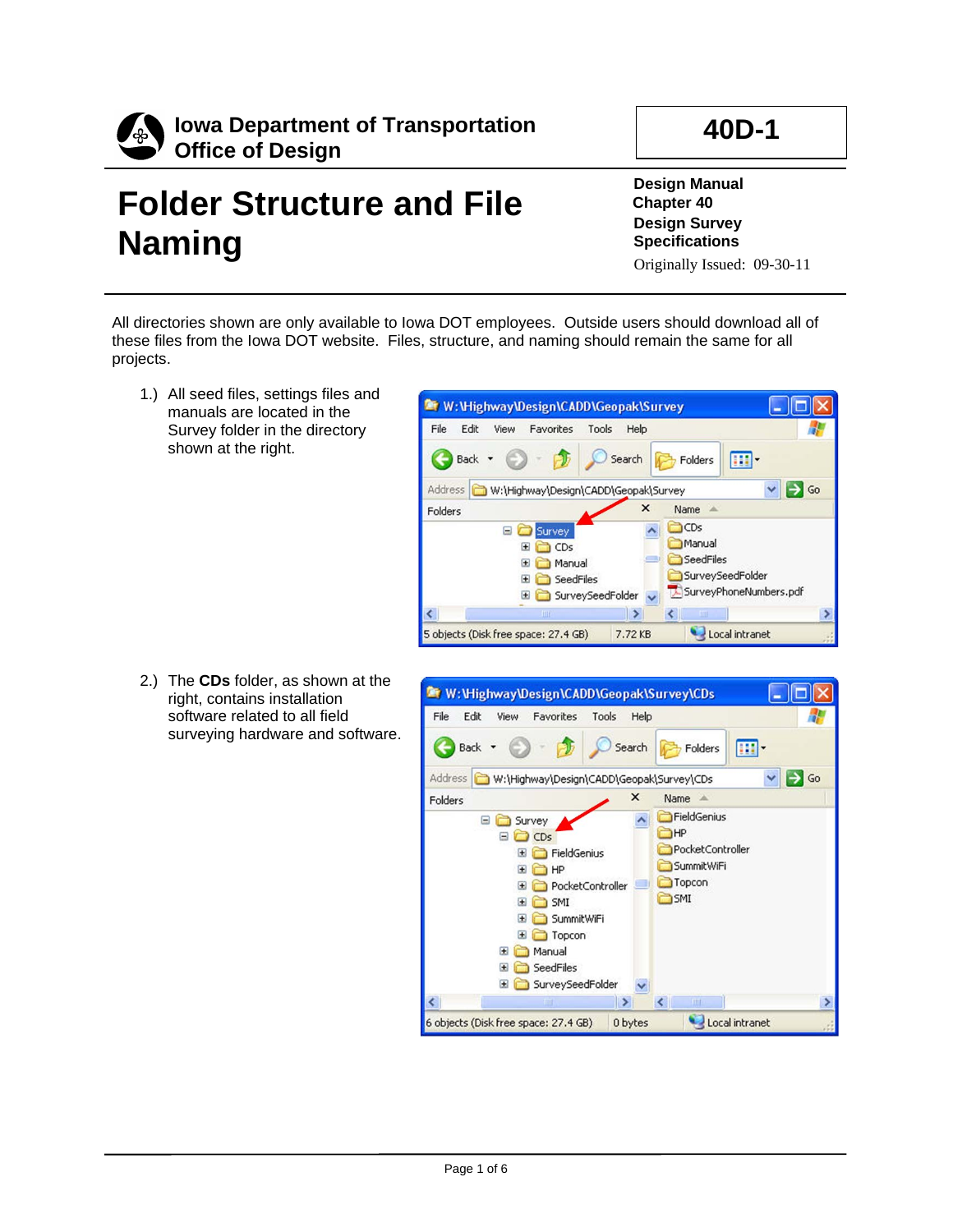3.) The **Manual** folder contains all of the electronic versions of instructions. This includes the user manuals for all field software and hardware. The official version of the Preliminary Survey Process can be found in the Design Manual, Chapter 40.



4.) The **SeedFiles** folder contains all the files necessary to start and complete a survey job using MicroStation and GEOPAK.

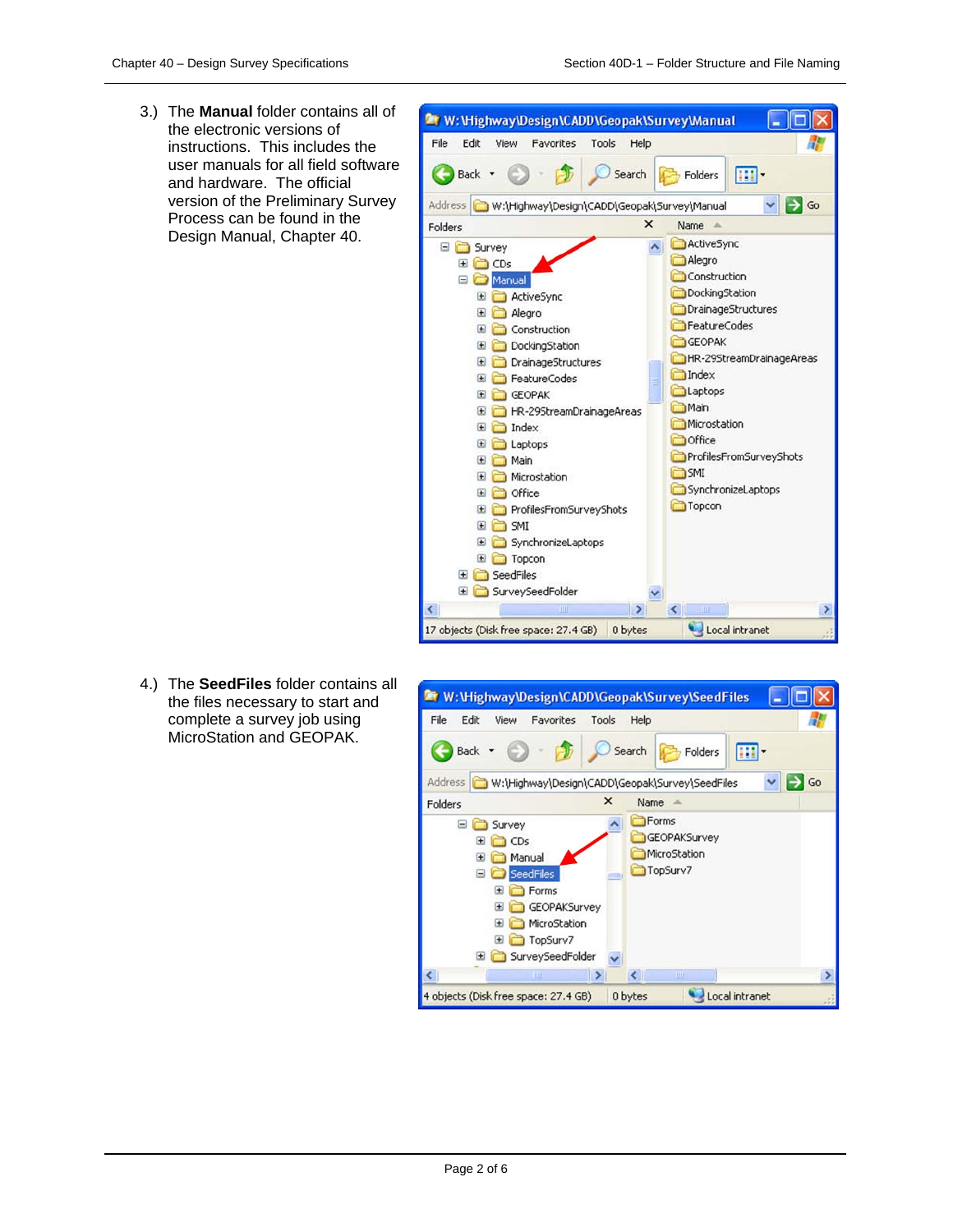m-

SurveySeedFolder

Folders

Name

 $\mathbf{x}$ 

. Iolx

 $\vee$   $\Rightarrow$  Go

鼎

5.) The **SurveySeedFolder** is the folder that you copy locally to your laptop when beginning a new survey project. It contains the MicroStation drawing seed file and the seed files for the electronic pink sheet database and Index.



- 6.) A folder called **SurveyProjects** has been created on each of the survey laptops. This folder will contain all of the individual survey project folders.
- 7.) To create a new survey project folder, copy the **SurveySeedFolder,** from the server location shown above, to the **SurveyProjects** folder on the laptop "**C**" drive. The result of the "copy" is shown at the right.



8.) Rename the newly copied **SurveySeedFolder** to the **Survey and Photogrammetry** (SAP) identification number; "**0999**" in this example. If there is not yet a SAP number, then provide a name for the folder that appropriately describes it so the project can be identified in the future.



Information

C:\SurveyProjects

Back -

Folders

File Edit View Favorites

Address C:\SurveyProjects

Tools Help

Search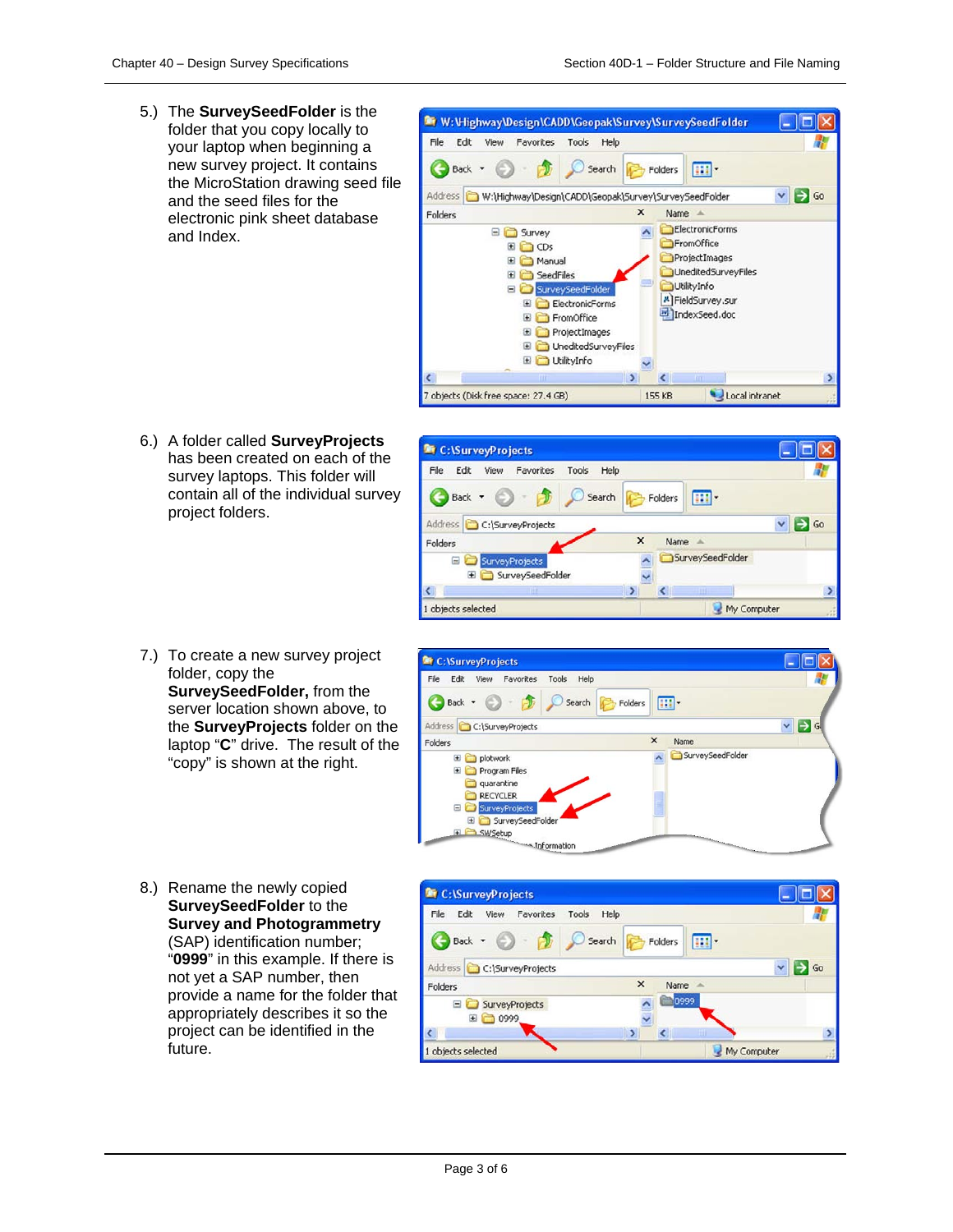9.) Contained within the SAP# folder (formerly the **SurveySeedFolder***)* is the MicroStation drawing seed file called **FieldSurvey.sur**. You will rename the **FieldSurvey.sur**  file to the SAP# for your project, as shown at the right. This name will also match the folder name, (0999 in this example).



- 10.) You can now rename the **IndexSeed.doc** file. This file name should start with an "I" and then the four digit SAP number followed by a three digit number, beginning with "001". You will add one (1) to the last number of this series for each additional survey on this project.
- 11.) The **DrainageStructures** folder contains the Pink Sheet database and all photos related to drainage structures. This file should also be renamed to the SAP number. Instructions for completing the database can be found in another section of the Design Manual.



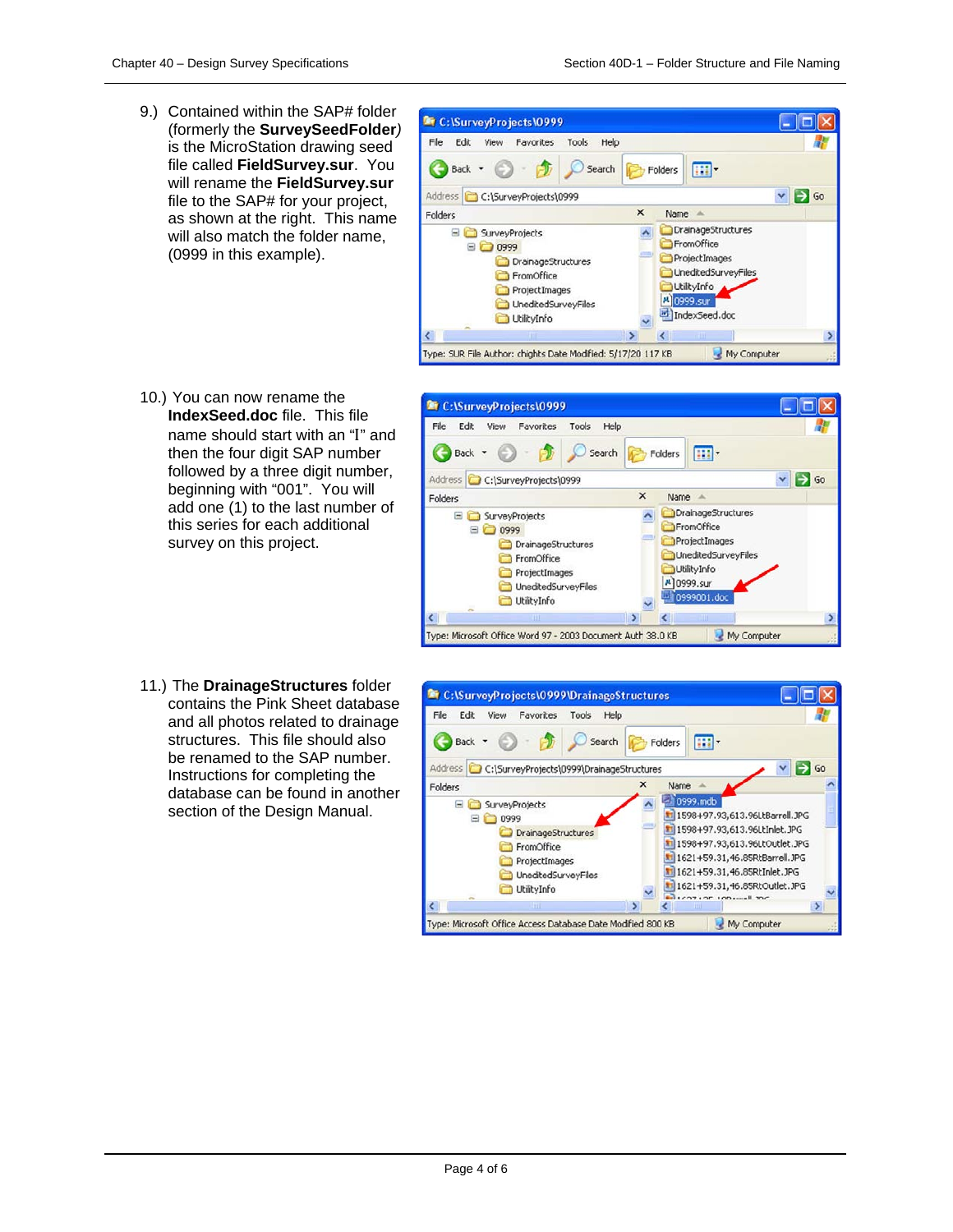12.) The **FromOffice** folder should contain all correspondence and files received from the Iowa DOT. Sub folders may be created to better organize this information.



13.) The **ProjectImages** folder should contain all photos taken in the field that do not relate to drainage structures. Photos are required to show each side road and any other item that the surveyor believes the designer would like to see.





| File<br>Edit<br>View<br>Favorites<br>Tools<br>Help<br>$\epsilon$<br>Search<br>Back -<br>Folders<br>Address C:\SurveyProjects\0999\UneditedSurveyFiles<br>$\mathbf x$<br>Name -<br>Folders<br>Θ<br><b>SurveyProjects</b><br>Θ<br>0999<br>DrainageStructures<br>FromOffice<br>в<br>ProjectImages<br><b>UneditedSurveyFiles</b> |                         |                                                                                                                                              |  | <sup>1</sup> C:\SurveyProjects\0999\UneditedSurveyFiles |  |  |
|------------------------------------------------------------------------------------------------------------------------------------------------------------------------------------------------------------------------------------------------------------------------------------------------------------------------------|-------------------------|----------------------------------------------------------------------------------------------------------------------------------------------|--|---------------------------------------------------------|--|--|
|                                                                                                                                                                                                                                                                                                                              |                         | m.                                                                                                                                           |  |                                                         |  |  |
|                                                                                                                                                                                                                                                                                                                              | $\vee$ $\Rightarrow$ Go |                                                                                                                                              |  |                                                         |  |  |
|                                                                                                                                                                                                                                                                                                                              |                         |                                                                                                                                              |  |                                                         |  |  |
| UtilityInfo<br>$\overline{\phantom{a}}$<br>$\rightarrow$<br>TШ<br>Шł                                                                                                                                                                                                                                                         | $\rightarrow$           | $6$ G0716001.tsi<br><b>E G0716001.txt</b><br>G0716002.RAW<br>G0716002.tsj<br>G0716002.txt<br>C0716001.RAW<br>$6$ C0716001.tsi<br>COTICOOL LA |  |                                                         |  |  |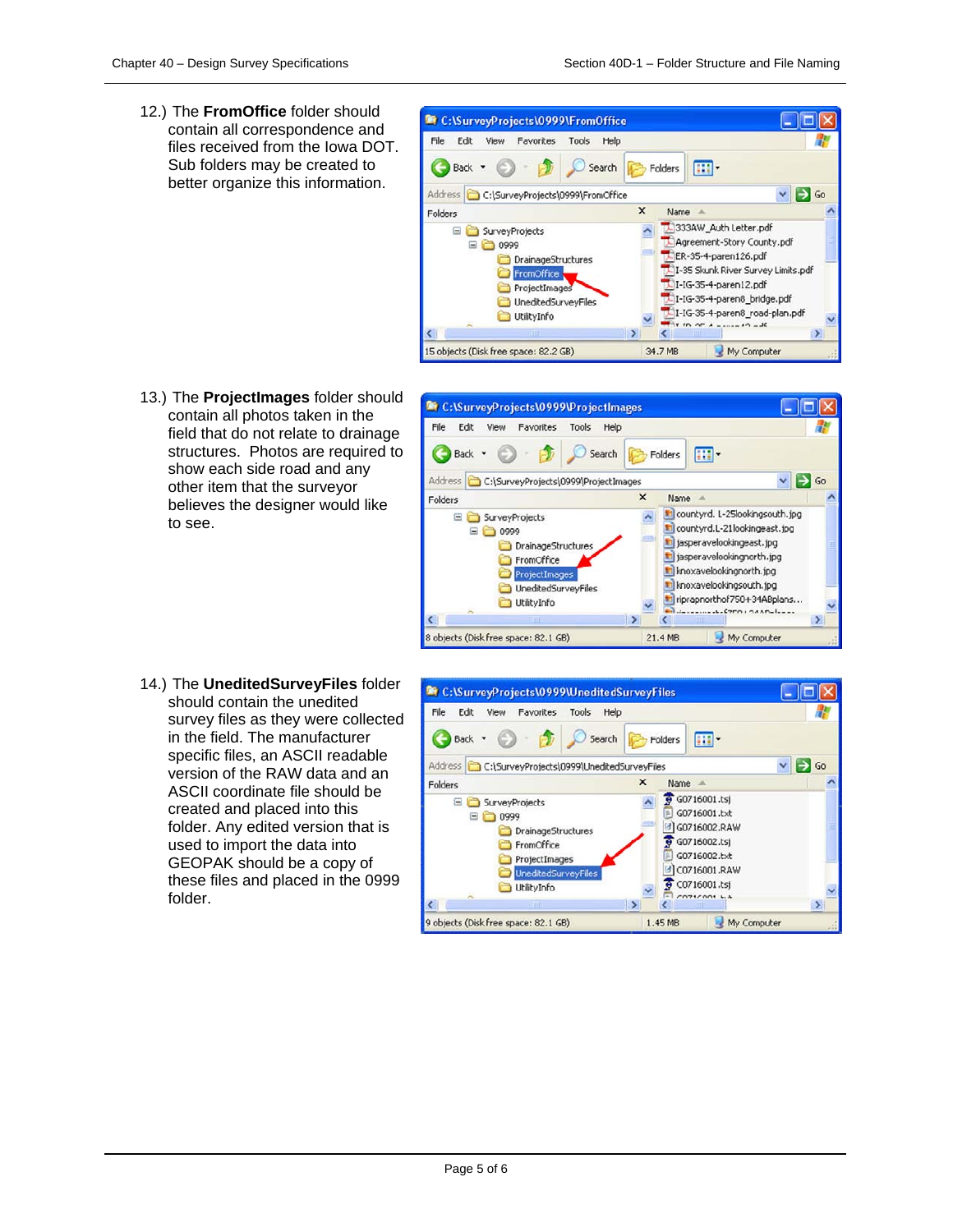15.) The **UtilityInfo** folder should contain copies of emails containing all correspondence with **Iowa OneCall** and the utility companies. Any electronic files received should also be placed into this folder.



16.) To make the survey information more manageable, additional folders may be created as needed.